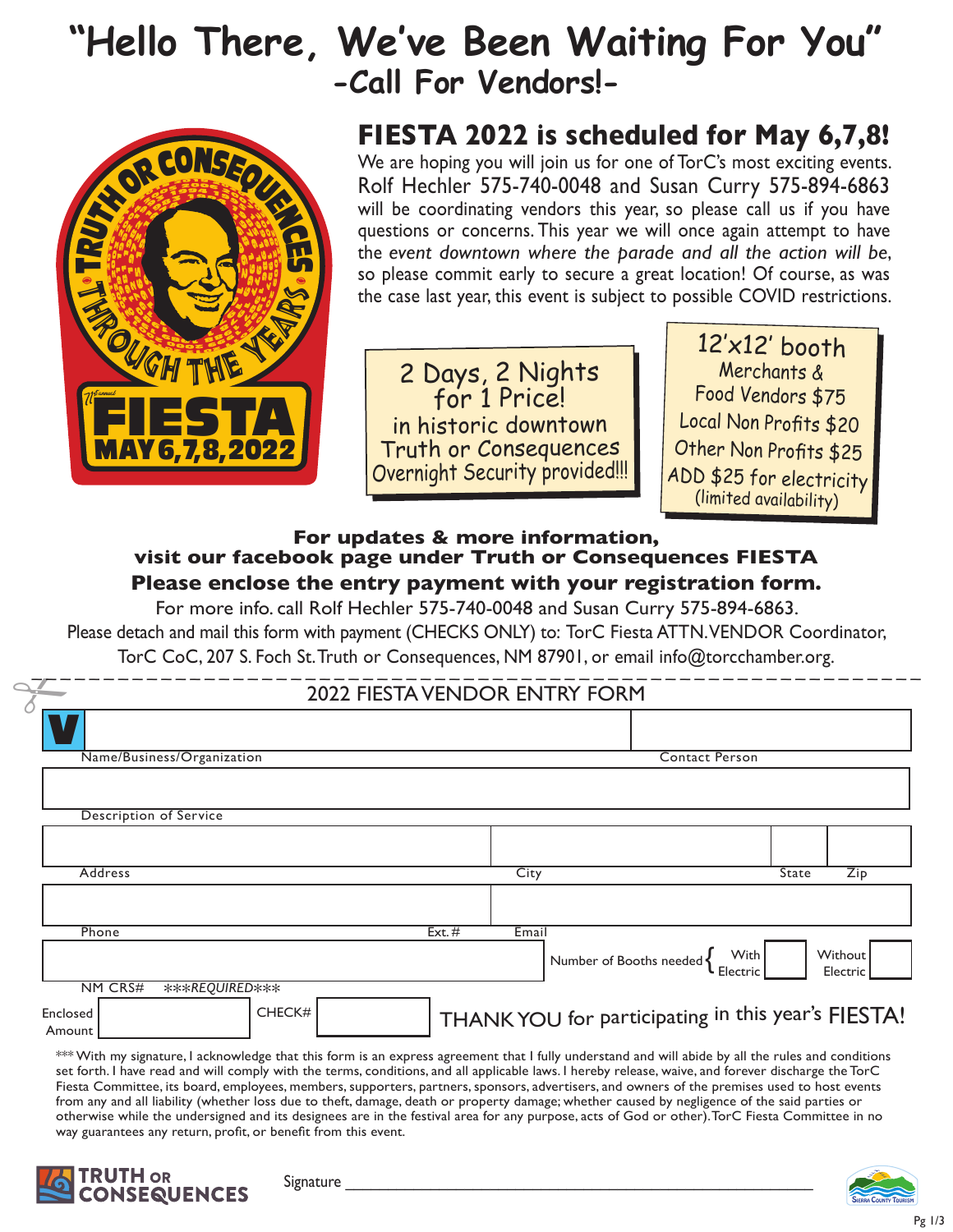## **"Hello There, We've Been Waiting For You" -Call For Vendors!-**

Please enclose the vendor fee with your registration form.

#### **Vendor Fees:**

#### **Merchants \$75 Food Vendors \$75 Local Non Profits \$20 Other Non Profit \$25**

Spaces with electricity are LIMITED. Any booth requiring electricity please add an additional \$25.00 to your payment. The use of generators is permitted and may be encouraged in some areas where electric hook-ups are limited. Full payment (CHECKS ONLY) of the vendor and electric fee with a completed vendor form is required to reserve a space. **Full payment is due by April 22, 2022**, **registrations received after this date, or day of the event will be subject to an additional \$25 late fee. No refunds, save covid restrictions, shall be issued after April 29, 2022.**

Registration forms and payment in full must be received prior to set up. If payment and registration form is not received, set up will not be allowed. Mail to: TorC Fiesta ATTN. Vendor Coordinator, Truth or Consequences Chamber of Commerce, 207 S. Foch St. Truth or Consequences, NM 87901, or email info@torcchamber.org. **Subletting or sharing of vendor space is strictly prohibited.** Entirety of vendor's set-up, display, and working space must be within the space rented.

#### **ALL VENDOR SPOTS WILL BE ASSIGNED AND APPROVED BY FIESTA COMMITTEE.**

#### **BOOTH REGULATIONS**

*Vendors will be assigned booths as registrations are received. Vendors requiring electricity will be assigned spots on a first come first served basis, committee will make final decision based upon availability of electric service.*

- Fiesta Committee Restricts the sale of the following: Illegal drugs, *drug related paraphernalia*, flea market or yard sale items, real weapons, fireworks, stink products, merchandise of a racial nature, obscenities or products of an offensive nature will not be permitted.
- GENERATORS for food or to support booths may be permitted if electric is unavailable.
- Heavy duty outdoor electric cords-ONLY. Power cords are subject to inspection by City/State Inspectors.
- Food vendors must meet NM Environmental Health Office regulations for food service and have their certificates in view. Food vendors should also be prepared for City/State inspections.
- Vendors will need to provide their own tables, chairs and displays. Vendors are responsible for their own set up of their booth and the physical appearance of the booth areas are expected to be kept clean.
- Vendors should provide shade canopies. Fiesta committee may provide sandbags for anchoring. Shade canopies are to be taken down if left overnight.
- **If you require more than the allotted 12 x 12 space, you must purchase an additional booth. FOOD VENDORS MAY REQUIRE MORE SPACE – Please keep this in mind when paying for your spots.**
- Vendors must remove trash in booth vicinity, some receptacles may be provided in the general area by the city. **THERE WILL BE NO RAIN DATES**.

Merchants wishing to hold their spots on Friday night, may place a chair or table on their assigned spot.

#### **Set-up/ Hours of Operation/ Teardown: NEW LOCATION**

TorC Fiesta will be held in the heart of downtown Truth or Consequences on Sims and McAdoo Street (New Location). Vendors may set up as early as 6 pm, Friday, May 6, 2022. Set-up on Saturday, May 7 may begin as early as 7am. No set up will be allowed after 9:30 AM because the parade starts at 10:00AM. Tear down must be completed by 3pm Sunday, May 8, 2022. Vendors are expected to operate for most of the event Saturday and Sunday.